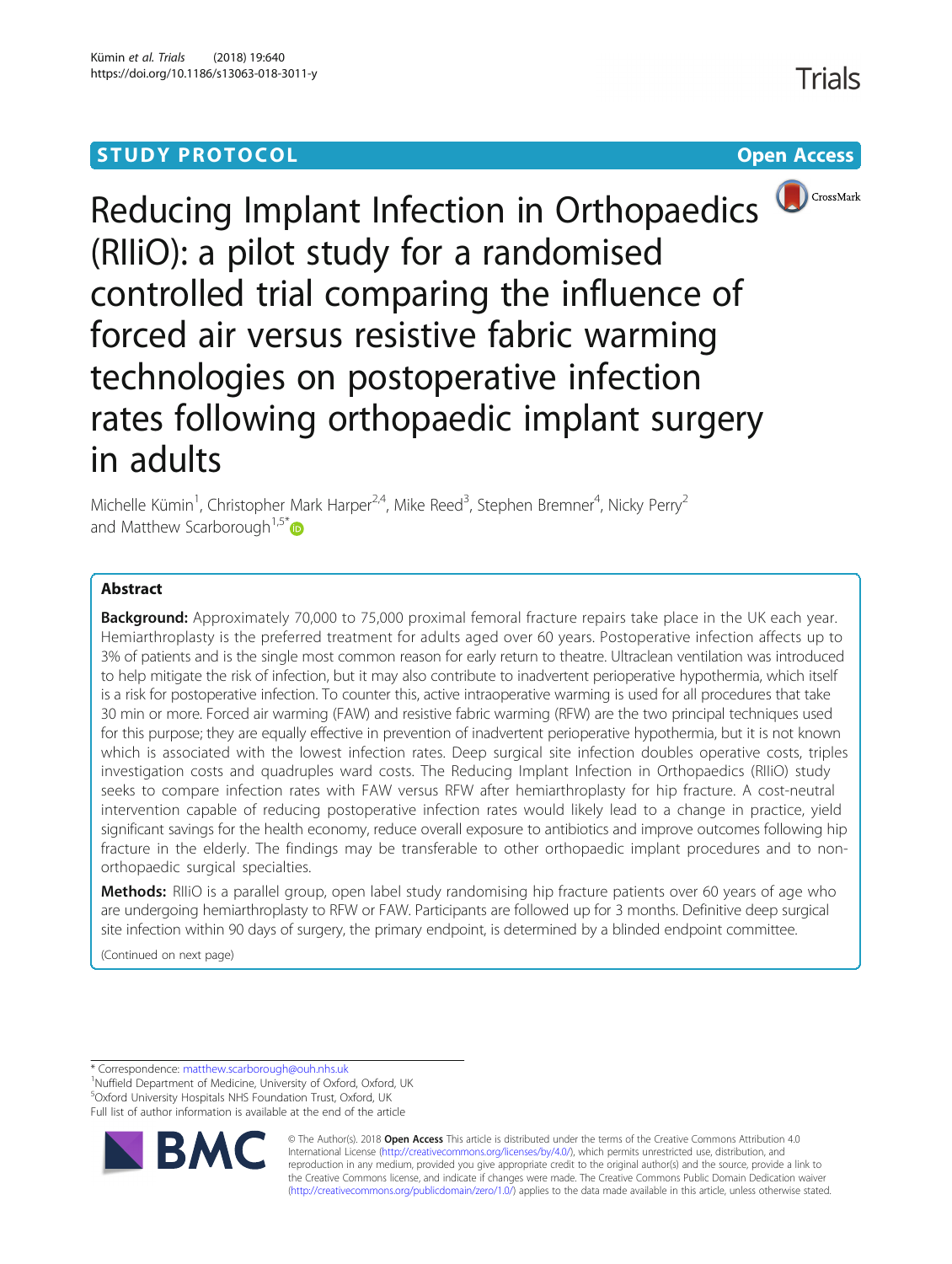## (Continued from previous page)

Discussion: Hemiarthroplasty carries a risk of deep surgical site infection of approximately 3%. In order to provide 90% power to demonstrate an absolute risk reduction of 1%, using a 5% significance level, a full trial would need to recruit approximately 8630 participants. A pilot study is being conducted in the first instance to demonstrate that recruitment and data management strategies are appropriate and robust before embarking on a large multi-centre trial.

**Trial registration:** ISRCTN, [ISRCTN74612906.](https://doi.org/10.1186/ISRCTN74612906) Registered on 27 February 2017.

Keywords: Surgical site infection, intraoperative hypothermia, forced air warming, resistive fabric warming, hemiarthroplasty

## Background

Hip fracture is a common problem globally and a major cause of hospitalisation in the elderly. Approximately 70,000 to 75,000 proximal femoral fracture repairs take place in the UK each year, with the number continuing to rise with the ageing population. Effective treatment requires early surgery, most commonly with hemiarthroplasty. Postoperative infection remains one of the most serious complications of this procedure, affecting 2.5– 3.5% of patients, and is the single most common reason for early return to theatre  $[1]$  $[1]$ . Additionally, length of hospitalisation is doubled, further surgery is often required and the cost of treatment is substantial [[2](#page-6-0)]. Elderly patients who have to undergo re-operation are often left with impaired mobility and are unable to return to independent living. Furthermore, mortality after an infective complication is generally three times higher than that following uncomplicated surgery [[3\]](#page-6-0).

There are several factors that influence the risk of postoperative wound infection, including comorbidities, preoperative waiting time and the duration of surgery. Ultraclean ventilation in the operating theatre was introduced to limit the rates of infection. It is most commonly delivered through laminar flow canopies, which are now used in more than 60% of hospitals in the UK [[4\]](#page-6-0). Nevertheless, a major drawback of laminar air flow ventilation [[5\]](#page-6-0) is that it makes the patient colder than conventional ventilation, with inadvertent perioperative hypothermia (IPH) being itself a known risk factor for infection. Following the demonstration that patient warming reduces the rate of surgical site infections (SSIs) in colorectal surgery [\[6](#page-6-0)], both the National Institute for Heath and Care Excellence (NICE) and the World Health Organization recommended maintenance of normothermia with active warming devices for all operations lasting longer than 30 min [[7,](#page-6-0) [8\]](#page-6-0).

Numerous intraoperative warming methods exist [[9\]](#page-6-0). Forced air warming (FAW) – or convective airwarming transfer – has traditionally been considered the most effective non-invasive method of transferring heat to the patient, with systematic reviews conducted a decade apart showing that FAW is still the dominant technique in use [[10](#page-6-0), [11\]](#page-6-0). Resistive fabric warming (RFW), an air-free method of warming patients that works on a similar principle to an electric blanket, thus using conduction rather than convection, was included as an option for perioperative warming in recent NICE guidelines [[12](#page-6-0)]. A systematic review of 67 randomised controlled studies from 1964 to October 2015 was not able to recommend one technique over the other for the prevention of IPH [\[11](#page-6-0)], yet their influence on postoperative infection rate is unknown.

Mobilisation of non-sterile air at floor level by FAW could potentially be compromising the sterility of the surgical site [\[13,](#page-6-0) [14\]](#page-6-0). Additionally, despite FAW filtration systems meeting HEPA standards, potentially pathogenic organisms have been found in hoses and blower systems [[15](#page-6-0)–[19](#page-6-0)]. Avidan et al. [\[16](#page-6-0)] found that higher airborne bacterial loads were associated with higher infection rates in patients kept warm with FAW, but this was not confirmed in later studies [\[13,](#page-6-0) [20,](#page-6-0) [21](#page-6-0)] and has been actively challenged by others [[22](#page-6-0)–[24](#page-6-0)]. Therefore, negating the protective effects of laminar airflow is highly disputed since the evidence does not directly link disruption of laminar airflow ventilation by FAW with risk of infection [\[25](#page-6-0)–[29\]](#page-7-0). Until more is known about the potential influence of FAW on the incidence of SSIs, recent recommendations to not install laminar airflow in operating rooms for the purpose of preventing SSIs should not be implemented [[30](#page-7-0), [31](#page-7-0)].

Deep SSIs double operative costs, triple investigation costs and quadruple ward costs [[2\]](#page-6-0). A cost-neutral intervention capable of reducing postoperative infection rates would likely lead to a change in practice, yield significant savings for the health economy and reduce overall exposure to antibiotics, as well as improve outcomes for hip fractures in the elderly. The RIIiO study compares infection rates with FAW or RFW after hemiarthroplasty for hip fracture. The findings may be transferable to other non-orthopaedic surgical specialties.

## Methods/Design

## Study hypothesis and objectives

We postulate that the risk of postoperative orthopaedic implant infection may be influenced by the choice of intraoperative warming technology used to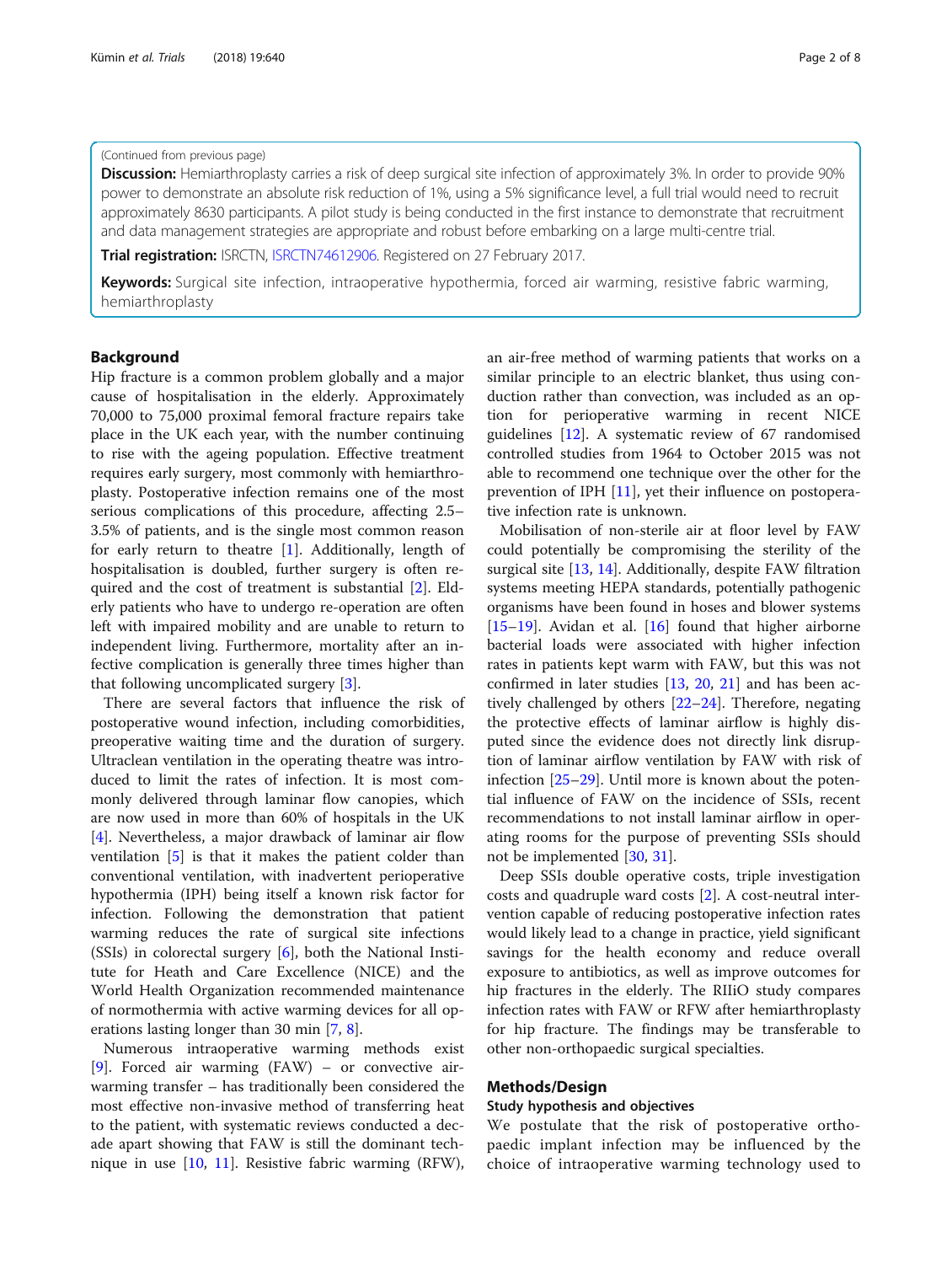prevent IPH during hemiarthroplasty for hip fracture in elderly patients. RIIiO is a multicentre, parallel group, open label study randomising adults aged 60 years or over undergoing hemiarthroplasty following hip fracture to RFW or FAW. The primary endpoint is the observed event rate for definitive deep SSI within 90 days as determined by a blinded endpoint committee. A pilot study is being conducted in the first instance to inform the recruitment and data management strategies for the full trial. The pathway for participants is shown in Fig. 1 and summarised in the SPIRIT figure in Fig. [2](#page-3-0) and SPIRIT checklist in Additional file [1.](#page-5-0)

## Trial participants and informed consent

Potential participants are identified from admission records, theatre lists and from daily trauma meetings at six NHS hospitals in the UK. Determination of eligibility is based on a review of the case notes and a clinical assessment in relation to the inclusion and exclusion criteria. Patients with hip fracture are a surgical priority and will normally undergo surgery on the next available operating list. Such patients have a high incidence of comorbidities, will inevitably have suffered trauma and are likely to either be in pain or to have received opiate analgesia. In this emergency setting, it is inappropriate and not always possible to ask potential participants to review trial documentation. Given the number of factors influencing capacity or the ability to communicate an informed opinion, those patients who are listed for surgery on the next available operating list are not approached for consent prior to their surgery. Preoperative consent for randomisation is sought from an appropriate consultee in accordance with section 32, subsection 9b of the 2005 Mental Capacity Act in the UK. At the earliest opportunity after recovery from surgery, randomised participants are provided with the study information (Additional file [2](#page-5-0)) and written personal consent to continue in the pilot study is sought. For any participant who continues to lack capacity, postoperative written agreement from a personal consultee is sought. In all cases, consent is received by appropriately qualified and

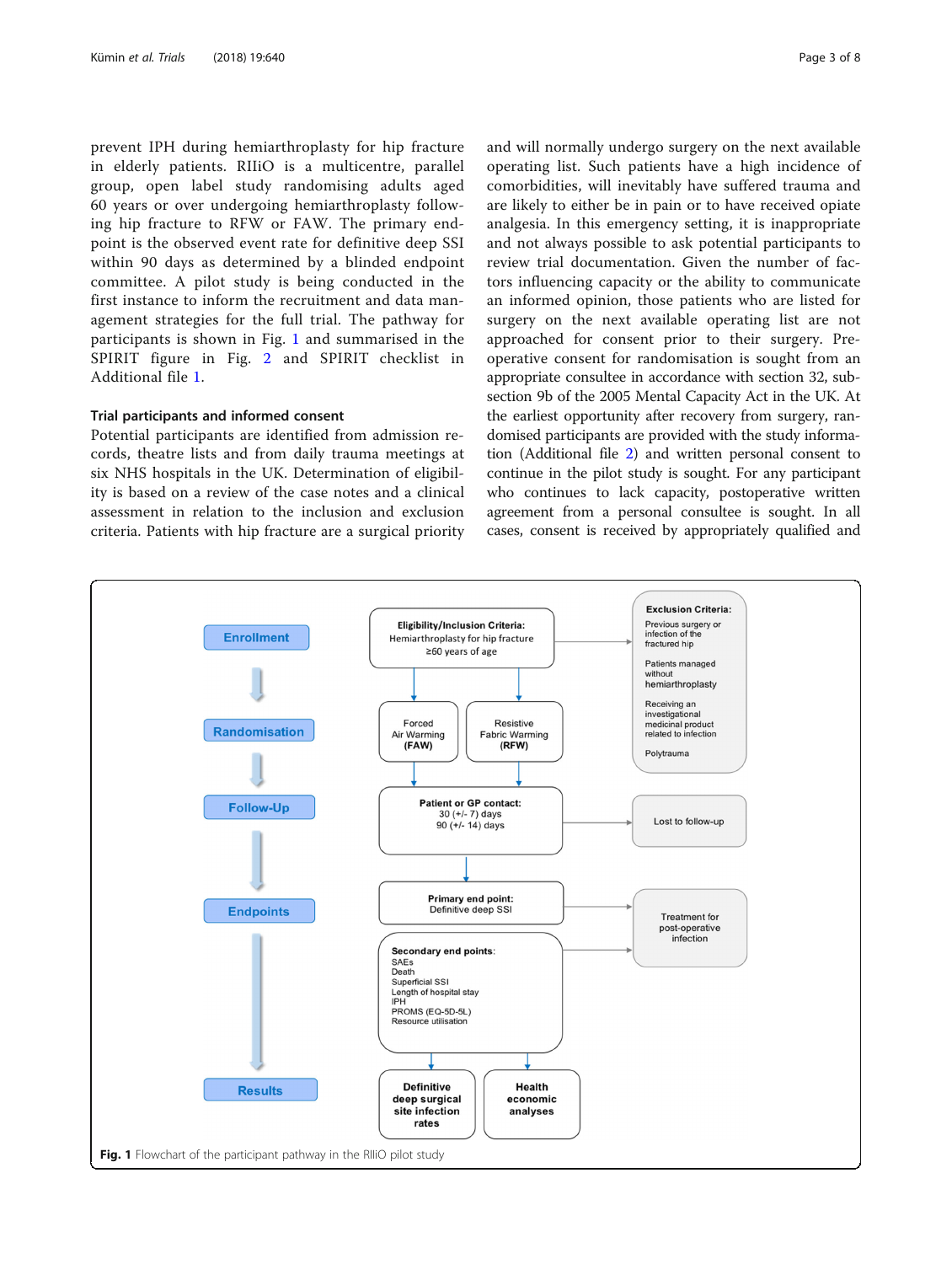<span id="page-3-0"></span>

|                                                |           | <b>STUDY PERIOD</b> |                 |                           |       |           |  |
|------------------------------------------------|-----------|---------------------|-----------------|---------------------------|-------|-----------|--|
|                                                | Enrolment | Allocation          | Post-allocation |                           |       | Close-out |  |
| <b>TIMEPOINT</b>                               | $-t_1$    | $\mathbf{0}$        | $t_1$           | t <sub>2</sub>            | $t_3$ | $t_{x}$   |  |
| <b>ENROLMENT:</b>                              |           |                     |                 |                           |       |           |  |
| <b>Eligibility screen</b>                      | $\times$  |                     |                 |                           |       |           |  |
| Informed consent                               | X         |                     |                 |                           |       |           |  |
| Allocation                                     |           | X                   |                 |                           |       |           |  |
| <b>INTERVENTIONS:</b>                          |           |                     |                 |                           |       |           |  |
| Temperature<br>monitoring                      |           | X                   |                 |                           |       |           |  |
| <b>ASSESSMENTS:</b>                            |           |                     |                 |                           |       |           |  |
| <b>Baseline</b><br>assessments                 |           |                     | X               |                           |       |           |  |
| 30-day follow-up<br>assessments                |           |                     |                 | $\boldsymbol{\mathsf{X}}$ |       |           |  |
| 90-day follow-up<br>assessments                |           |                     |                 |                           | X     |           |  |
| Fig. 2 SPIRIT figure for the RIIiO pilot study |           |                     |                 |                           |       |           |  |

Good Clinical Practice-trained research staff. Participants and their consultees are given the option to withdraw from the study at any time.

## Inclusion and exclusion criteria

Participants must meet all of the following criteria:

(1) Provision of informed consent OR consultee declaration, (2) aged 60 years or over, (3) presenting with fracture of the hip and (4) scheduled to undergo hemiarthroplasty.

Patients may not enter the study if any of the following apply:

(1) Previous surgery or infection of the affected hip, (2) hip fractures related to polytrauma, (3) patients managed without hemiarthroplasty or (4) receiving an investigational medicinal product related to infection. Polytrauma is defined as 'multiple severe injuries involving three or more parts of the body'.

## Randomisation

Prior to surgery, and after confirmation of a patient's eligibility, participants are allocated using simple randomisation, 1:1, in randomly permuted blocks of varying size without stratification by centre. Randomisation is through an established software package (MACRO) to either FAW or direct contact RFW. In the case of software failure, randomisation envelopes prepared in advance under the supervision of a qualified statistician are available to the local study team for immediate use in the emergency setting. The local research teams are responsible for randomisation and for informing the patient's general practitioner that they are participating in the study.

#### Study intervention

Only patients that undergo hemiarthroplasty can be recruited to this study. During their surgery, the participant is kept warm as part of their standard care using the technology to which they have been assigned. Both FAW and RFW are licenced and established techniques and are equally effective at preventing IPH [\[32](#page-7-0)–[34\]](#page-7-0). Both warming devices are used in accordance with national guidelines as defined in NICE CG65. Temperature is measured just before the induction of anaesthesia, every 30 min during surgery, at the end of surgery and upon arrival in the recovery room. All thermometers are calibrated according to the standard protocol at each site. Whenever possible, temperature is measured with the automated 'SpotOn zfd' temperature monitoring system. IPH is defined as a temperature of less than 36 °C at the end of surgery or upon arrival in the recovery room. Where necessary for optimal clinical care, additional warming methods, such as actively warming intravenous fluids and blood products, may be employed at the discretion of the supervising clinician.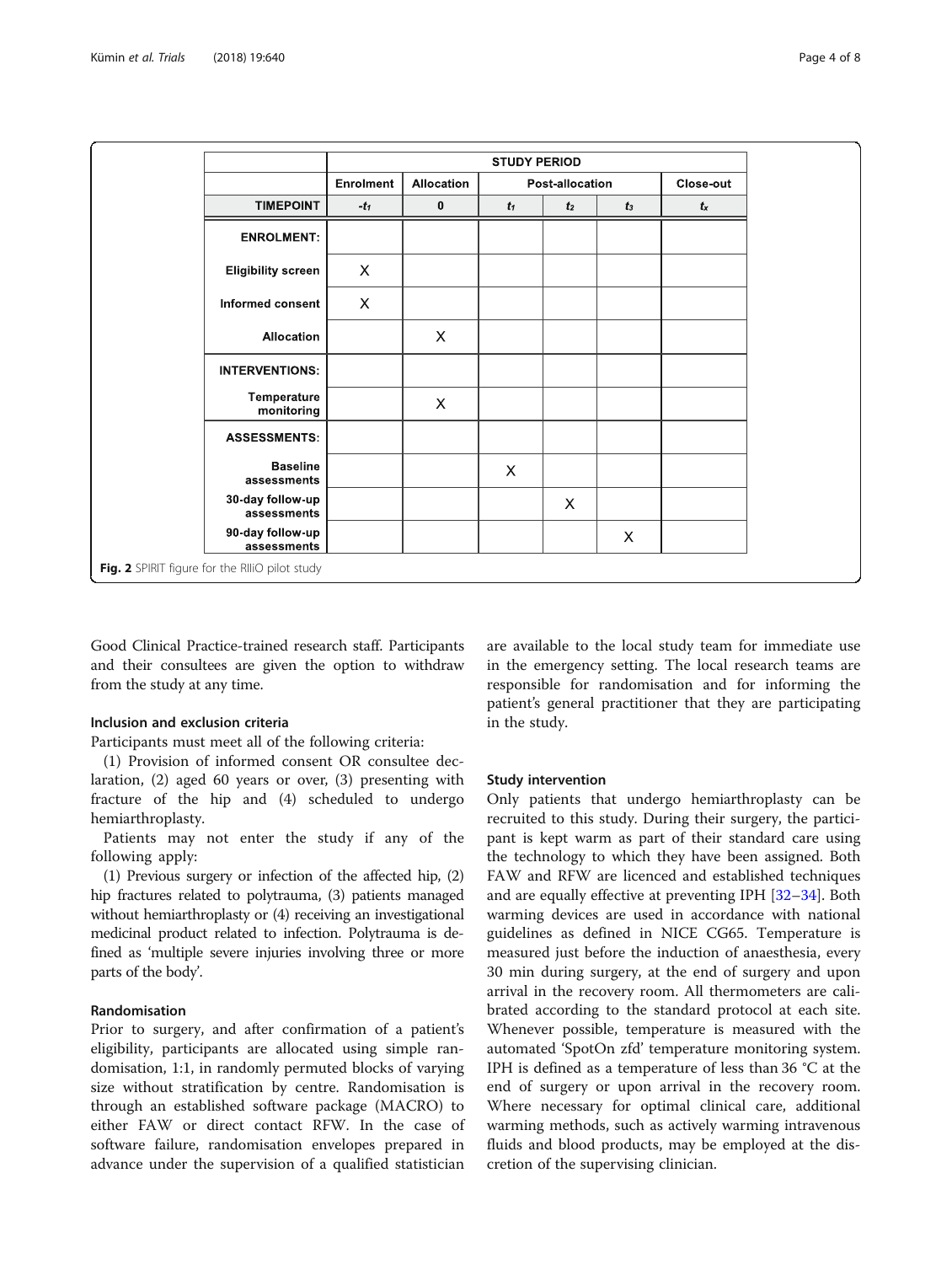## Baseline assessments

The following data are recorded at baseline, the majority being captured from routine clinical care records: (1) age, (2) sex, (3) estimated height and weight, (4) American Society of Anaesthesiologists physical status classification, (5) anatomical side affected, (6) date of admission, (7) date of surgery, (8) randomisation arm, (9) adherence to randomisation result, (10) duration of surgery, (11) use of ultraclean ventilation in theatre, (12) cemented or uncemented prosthesis, (13) type of antibiotic-containing cement, (14) antimicrobial prophylaxis, (15) immuno-suppressants, (16) comorbidities (active malignancy, history of ischaemic heart disease, peripheral vascular disease, stroke, dementia, kidney disease/renal failure, diabetes mellitus, rheumatoid arthritis, systemic autoimmune disease and HIV), and (17) quality of life measures. Quality of life measures are obtained through the EQ-5D-5L questionnaire, which has been recommended for patients with hip fracture [\[35\]](#page-7-0). For those participants who lack capacity, the EQ-5D-5L questionnaire is completed by proxy through a consultee [\[36\]](#page-7-0).

## Subsequent assessments

Subsequent assessments are undertaken at 30  $(\pm 7)$  days and 90  $(\pm 14)$  days after surgery. In addition to recording EQ-5D-5L, the patients' medical records are consulted for any indication of deep or superficial SSI. Follow-up data include (1) date of discharge, (2) duration of hospital stay, (3) date[s] of readmission[s], (4) date of diagnosis of a potential deep SSI, (5) whether repeat surgery was performed, (6) radiological evidence of deep infection, (7) symptoms and signs indicative of a potential deep SSI (i.e. temperature, localised pain or tenderness, deep purulence from the wound or periprosthetic drain, spontaneous deep wound dehiscence), (8) results of deep tissue samples taken for histological analysis, (9) confirmed presence of microorganisms cultured from deep tissue/fluid samples (Staphylococcus aureus, coagulase-negative Staphylococcus sp., Streptococcus sp., Enterococcus sp., Pseudomonas sp. and/or other Gram negative organism[s]), (10) superficial SSI (i.e. involving only skin and subcutaneous tissues, purulent drainage from superficial incision, wound deliberately opened by the medical team due to pain or tenderness, erythema, localised swelling and/or warmth, positive aseptically obtained specimen from superficial incision or subcutaneous tissues (S. aureus, coagulase-negative Staphylococcus sp., Streptococcus sp., Enterococcus sp., Pseudomonas sp. and/or other Gram negative organism[s]), or (11) serious adverse events, including death (i.e. all-cause mortality).

## Definitions of deep and superficial SSI

Deep and superficial SSI definitions are adapted from the Centres for Disease Control SSI criteria published in January 2016 [[37\]](#page-7-0). Deep SSI is defined by the following criteria:

- 1) Infection arising within 90 days of the index surgery (where day 1 is the procedure date) AND
- 2) Involves deep tissues related to the incision (e.g. fascial and muscle layers, joint space or periprosthetic region) AND
- 3) At least one of the following:
	- i. Purulent drainage from the deep incision or periprosthetic drain
	- ii. A deep incision that spontaneously dehisces, or is deliberately opened or aspirated or biopsied by a surgeon, physician or other designee and an organism is identified by a culture- or nonculture-based microbiologic testing method performed for purposes of clinical diagnosis or treatment (e.g. not Active Surveillance Culture/ Testing), or without a culture- or non-culturebased microbiologic testing method being performed
	- iii. An abscess or other evidence of infection involving the deep incision or periprosthetic region that is detected on gross anatomical, histopathological exam or imaging test

Superficial SSI is defined by the following criteria:

- a. Infection arising within 30 days of the index surgery (where day 1 is the procedure date) AND
- b. Involves only skin or subcutaneous tissue related to the incision AND
- c. At least one of the following:
	- i. Purulent drainage from the superficial incision
	- ii. Organisms identified from an aseptically obtained specimen from the superficial incision or subcutaneous tissue by a culture- or non-culturebased microbiologic testing method which is performed for purposes of clinical diagnosis or treatment (e.g. not Active Surveillance Culture/ Testing (ASC/AST)
	- iii. Superficial incision that is deliberately opened by a surgeon, physician or other designee and culture- or non-culture-based testing is not performed AND
	- iv. The patient has at least one of the following signs or symptoms: pain or tenderness, localised swelling, erythema, heat
	- v. Diagnosis of a superficial incisional SSI by a surgeon or physician

## Endpoints and limitation of bias

The primary endpoint of the pilot study is the observed event rate for definitive deep SSI within 90 days of surgery. Secondary endpoints of the study are (1) superficial SSI, (2) IPH, (3) length of hospital stay, (4) EQ-5D-5L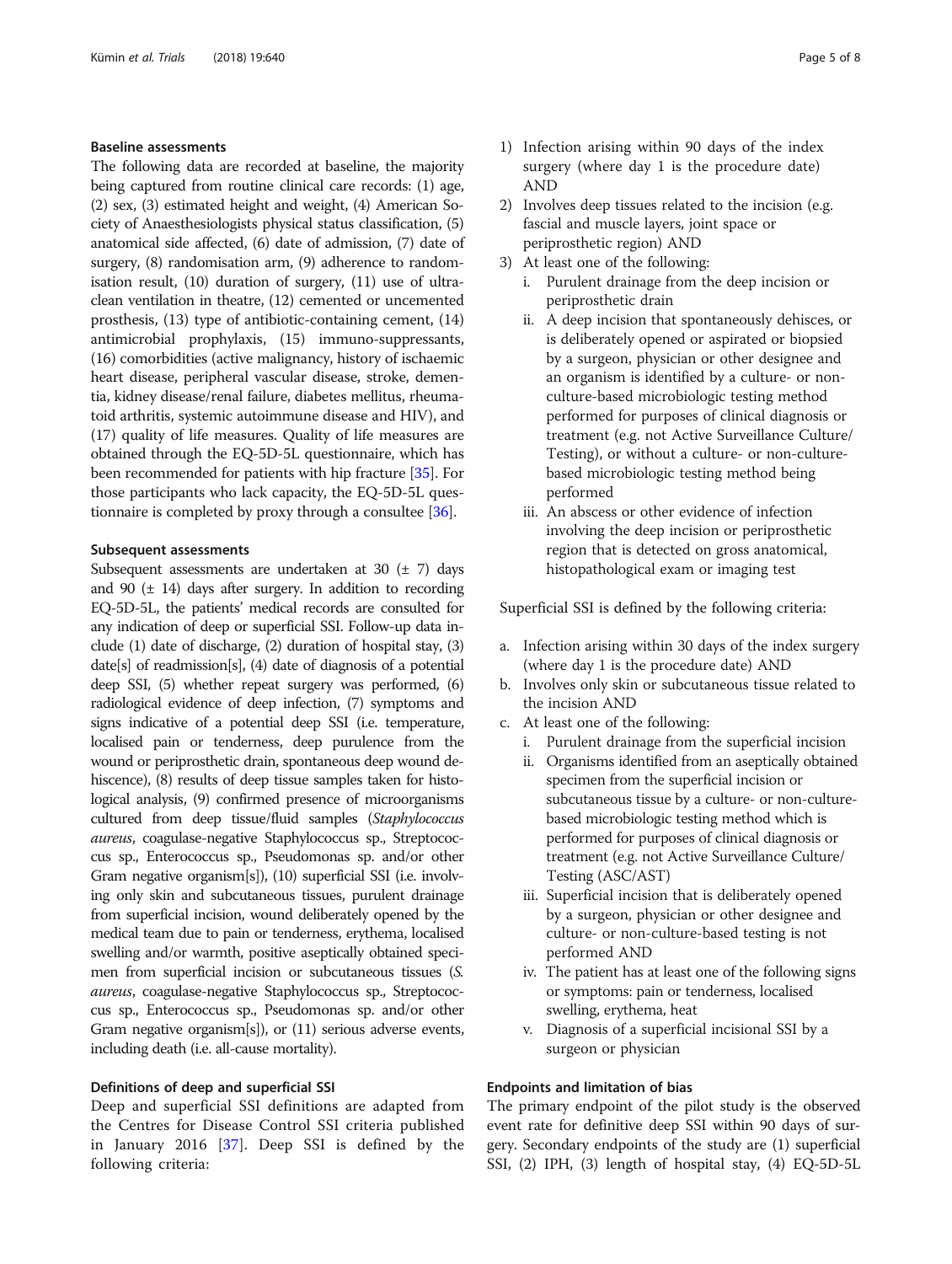<span id="page-5-0"></span>measures, (5) resource utilisation and (6) serious adverse events, including death. Any post-randomisation readmission, clinic attendance or return to theatre with signs and symptoms at the site of surgery is considered a potential primary endpoint. Double blinding is not possible in this study. Any consequent risk of bias is limited by the use of a blinded endpoint committee (EPC) comprising clinicians with expertise in the diagnosis and management of bone and joint infection. For all potential deep SSIs, the EPC is provided with a summary of the participant's medical records relevant to the clinical episode redacted for personal identifiers and any information relating to their randomisation or intraoperative thermoregulation. The EPC confirms if a primary endpoint has been reached. Superficial SSIs are identified by the local care team.

## The number of participants

Hemiarthroplasty carries a risk of deep SSI of approximately 2.5–3.5%. In order to provide 90% power to demonstrate an absolute risk reduction of 1%, using a 5% significance level, the full trial will need to recruit approximately 8630 participants over a 3-year period from a total of 30 sites (sample size calculations were performed in Stata, version 14SE [StataCorp, College Station, Texas]). The primary objective of the pilot study is to demonstrate that strategies for recruitment and data management for a trial of this size are appropriate and robust. Thus, there is no defined upper limit for the number of participants that can be recruited to the pilot study. Participants are recruited over a minimum period of 12 months at each site. To be able to keep the number of centres involved in the full trial to a maximum of 30, each pilot centre will be expected to recruit an average of two participants per week in the pilot study. The total number of patients recruited in the pilot study will be used to confirm the actual number of sites required for the full trial.

## Trial management and safety reporting

The pilot study is co-ordinated by the Brighton and Sussex Clinical Trials Unit and a trial management group. A trial steering committee (TSC), comprising patient and public representatives, two independent clinicians and a statistician, makes recommendations to the trial management group regarding the conduct of the trial, recruitment and follow-up rates, and assesses the progression plan to the full trial based on extrapolation of data acquired in the pilot study. An independent Data Safety Monitoring Board (DSMB) evaluates patient safety and frequency of endpoints in an un-blinded analysis and makes recommendations to the TSC.

## **Discussion**

A systematic review of 67 RCTs involving patient warming systems from 1964 to October 2015 could not identify

whether FAW or RFW was more efficient at warming the patient [[11](#page-6-0)]. To accurately study IPH and its consequences for orthopaedic patients, including postoperative infection rate, a standardised temperature monitoring protocol in a prospective trial with robust follow-up and adherence to CONSORT standards is needed [\[38\]](#page-7-0). An observational study in one hospital over a 2.5-year period suggested that the risk of developing deep infection up to 60 days after surgery was substantially greater for patients treated with FAW than RFW [\[14\]](#page-6-0), but there were significant confounding factors in this study. The traditional assumption that FAW is the most effective non-invasive method of transferring heat to the body is based on warming comparisons that did not include RFW. Moreover, reduced infection rates with FAW have only been demonstrated, to date, with colorectal surgery [[6\]](#page-6-0), which is significantly different to orthopaedic trauma surgery. The RIIiO study will make substantial advances in the scientific understanding of whether or not the choice of patient warming technology influences the incidence of deep SSI. The pilot study will inform recruitment and data management strategies for such a trial.

## Trial status

The RIIiO pilot study began recruiting on April 3, 2017, in Northumbria Healthcare NHS Foundation Trust and subsequently in Brighton and Sussex University Hospitals NHS Trust, Oxford University Hospitals NHS Foundation Trust, Milton Keynes University Hospital NHS Foundation Trust, Heart of England NHS Foundation Trust, Sheffield Teaching Hospitals NHS Foundation Trust and East Kent Hospitals University NHS Foundation Trust. Recruitment will cease in September 2018 and the pilot study will end in December 2018.

## Additional files

[Additional file 1:](https://doi.org/10.1186/s13063-018-3011-y) RIIIO pilot study SPIRIT checklist. (DOC 122 kb) [Additional file 2:](https://doi.org/10.1186/s13063-018-3011-y) RIIIO pilot generic PIS consent form. RIIIO pilot study generic patient information sheet and consent form: the information provided to patients and their consultees containing the form used to record their consent for enrolment in the trial. (PDF 529 kb)

[Additional file 3:](https://doi.org/10.1186/s13063-018-3011-y) Full ethically approved RIIIO pilot study protocol. (PDF 1940 kb)

## Abbreviations

EPC: Endpoint committee; FAW: forced air warming; GCP: good clinical practice; IPH: inadvertent perioperative hypothermia; NHS: National Health Service; NICE: National Institute for Health and Care Excellence; RFW: resistive fabric warming; SSI: surgical site infection; TSC/DSMB: Trial Steering Committee / Data Safety Monitoring Committee

#### Acknowledgements

The authors express their appreciation to the Brighton and Sussex Clinical Trials Unit for coordinating the study and to Neil French, Jonathan Edgeworth and Suzie Cro for sitting on the DSMB, Benjamin Lipsky, Roger Gundle and Simon Warren on the Endpoint Committee, and Graham Cooke, John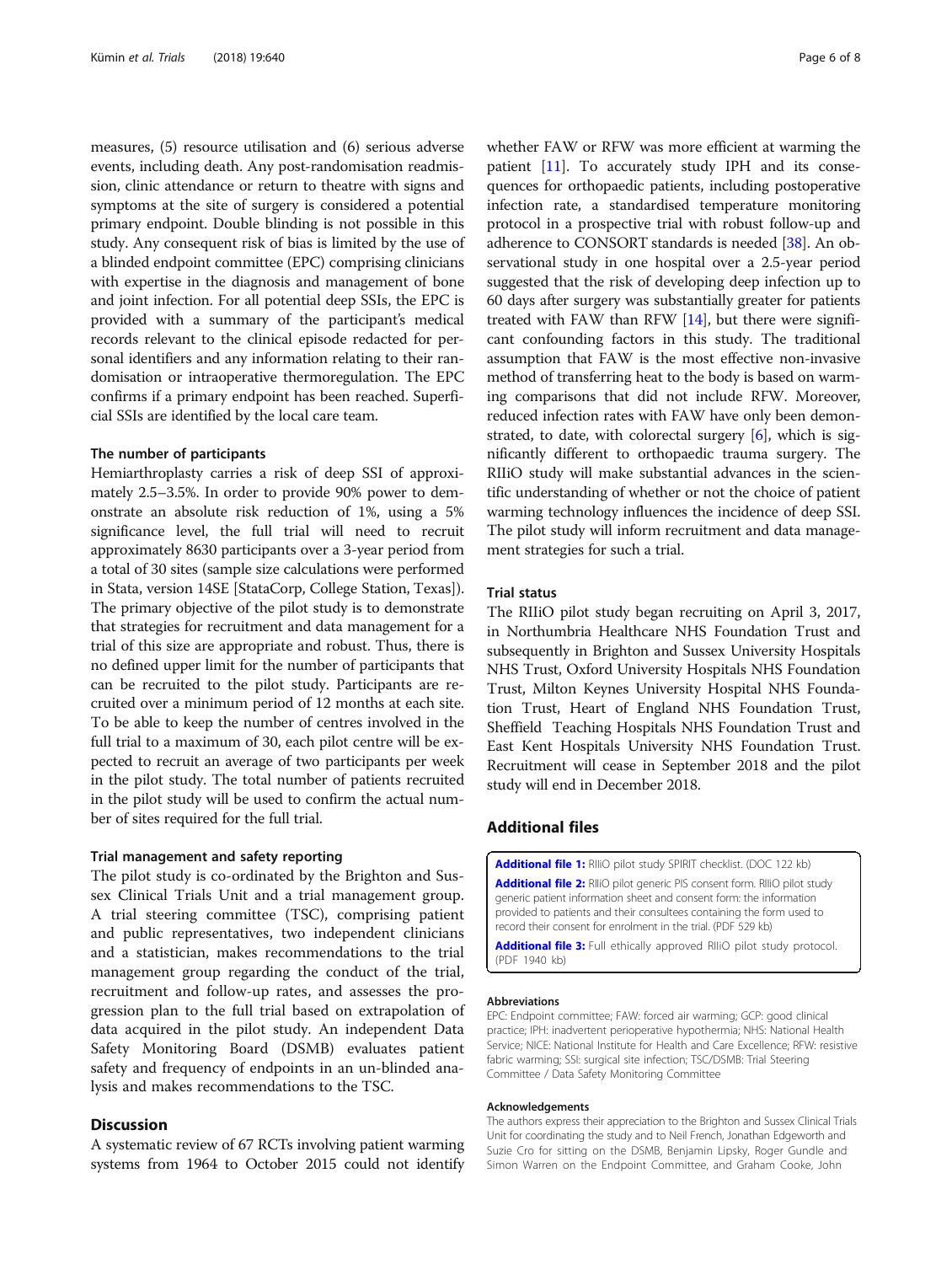#### <span id="page-6-0"></span>Funding

The study is funded by 3M™ Patient Warming Solutions, the Healthcare Infection Society and the Nuffield Benefaction for Medicine and the Wellcome Institutional Strategic Support Fund at the University of Oxford. The 'SpotOn zfd' temperature monitoring systems are being provided by 3M™ (Patient Warming Solutions) and RFW equipment for some of the participating sites is on loan from Geratherm<sup>®</sup>. . None of the above companies or funding bodies have any input into the design or management of the study, in the collection, analysis and interpretation of the data, or the writing of this manuscript.

#### Availability of data and materials

Not applicable. This manuscript does not contain any data.

#### Authors' contributions

The research question was identified by MS and the hypothesis developed with significant contributions from MR, CMH and MK, who collectively obtained the necessary funding to start the trial. MK and MS, assisted by NP, obtained ethical and Health Research Authority approval. MS, MK, NP, CMH and MR set-up the study operationally. SB provided statistical trial design expertise. MK prepared the initial draft of the manuscript. The views and opinions expressed in this publication are those of the authors and do not necessarily reflect those of 3M™, the Healthcare Infection Society, the Clinical Research Network, Wellcome Institutional Strategic Support Fund or Geratherm. All authors read and approved the final manuscript.

#### Ethics approval and consent to participate

The pilot study is being conducted in full compliance with the principles of the Declaration of Helsinki and International Conference on Harmonisation Guidelines for Good Clinical Practice and has ethical approval from the West Midlands Coventry and Warwickshire Research Ethics Committee (REC ref. 16/WM/0451) and the Health Research Authority (HRA Ref 197521). The full ethically approved protocol is shown in Additional file [3](#page-5-0). The study is sponsored by Brighton and Sussex University Hospitals NHS Trust.

#### Consent for publication

Not applicable. This manuscript does not contain data from any individual person.

#### Competing interests

MK, SB, NP and MS declare that they have no competing interests. CMH declares that he has been loaned equipment by various companies and paid honoraria by 3M and Molnlycke Health Care. MR declares that he has received speaker fees from Heraeus and research funding from Heraeus, 3M, Zimmer and Convatec.

## Publisher's Note

Springer Nature remains neutral with regard to jurisdictional claims in published maps and institutional affiliations.

#### Author details

<sup>1</sup>Nuffield Department of Medicine, University of Oxford, Oxford, UK. <sup>2</sup> Brighton and Sussex University Hospitals NHS Trust, Brighton, UK. <sup>3</sup>Northumbria Healthcare NHS Foundation Trust, Hexham, UK. <sup>4</sup>Brighton and Sussex Medical School, Brighton, UK. <sup>5</sup>Oxford University Hospitals NHS Foundation Trust, Oxford, UK.

# Received: 22 June 2018 Accepted: 21 October 2018<br>Published online: 19 November 2018

## References

- Mamarelis G, Key S, Snook J, Aldam C. Outcomes after early return to theatre following hip hemiarthroplasty for intracapsular fracture of the femoral neck. Bone Joint J. 2017;99-B(7):958–63.
- 2. Badia JM, Casey AL, Petrosillo N, Hudson PM, Mitchell SA, Crosby C. Impact of surgical site infection on healthcare costs and patient outcomes: a systematic review in six European countries. J Hosp Infect. 2017;96(1):1–15.
- 3. Duckworth AD, Phillips SA, Stone O, Moran M, Breusch SJ, Biant LC. Deep infection after hip fracture surgery: Predictors of early mortality. Injury. 2012; 43(7):1182–6.
- 4. Humphreys H, Stacey AR, Taylor EW. Survey of operating theatres in Great Britain and Ireland. J Hosp Infect. 1995;30(4):245–52.
- 5. Yang L, Huang CY, Zhou ZB, Wen ZS, Zhang GR, Liu KX, et al. Risk factors for hypothermia in patients under general anesthesia: is there a drawback of laminar airflow operating rooms? A prospective cohort study. Int J Surg. 2015;21:14–7.
- 6. Kurz A, Sessler DI, Lenhardt R. Perioperative normothermia to reduce the incidence of surgical-wound infection and shorten hospitalization. Study of Wound Infection and Temperature Group. N Engl J Med. 1996; 334(19):1209–15.
- 7. National Institute for Health and Care Excellence. Hypothermia: Prevention and Management in Adults having Surgery. 2008. [https://www.nice.org.uk/](https://www.nice.org.uk/guidance/cg65/) [guidance/cg65/.](https://www.nice.org.uk/guidance/cg65/) Accessed 17 Feb 2017.
- 8. World Health Organization. World Health Organization Guidelines for Safe Surgery 2009: Safe Surgery Saves Lives. WHO Guidelines Approved by the Guidelines Review Committee. Geneva: WHO; 2009.
- 9. John M, Ford J, Harper M. Peri-operative warming devices: performance and clinical application. Anaesthesia. 2014;69(6):623–38.
- 10. Scott EM, Buckland R. A systematic review of intraoperative warming to prevent postoperative complications. AORN J. 2006;83(5):1090–113.
- 11. Madrid E, Urrutia G, Roque i, Figuls M, Pardo-Hernandez H, Campos JM, Paniagua P, et al. Active body surface warming systems for preventing complications caused by inadvertent perioperative hypothermia in adults. Cochrane Database Syst Rev. 2016;4:CD009016.
- 12. National Institute for Health and Care Excellence. Hypothermia: prevention and management in adults having surgery. 2016. Accessed 16 May 2018. [https://](https://www.nice.org.uk/guidance/cg65/Chapter/Update-information#december-2016) [www.nice.org.uk/guidance/cg65/Chapter/Update-information#december-2016](https://www.nice.org.uk/guidance/cg65/Chapter/Update-information#december-2016).
- 13. Tumia N, Ashcroft GP. Convection warmers a possible source of contamination in laminar airflow operating theatres? J Hosp Infect. 2002;52(3):171–4.
- 14. McGovern PD, Albrecht M, Belani KG, Nachtsheim C, Partington PF, Carluke I, et al. Forced-air warming and ultra-clean ventilation do not mix: an investigation of theatre ventilation, patient warming and joint replacement infection in orthopaedics. J Bone Joint Surg Br Vol. 2011;93(11):1537–44.
- 15. Albrecht M, Gauthier R, Leaper D. Forced-air warming: a source of airborne contamination in the operating room? Orthop Rev (Pavia). 2009;1(2):e28.
- 16. Avidan MS, Jones N, Ing R, Khoosal M, Lundgren C, Morrell DF. Convection warmers--not just hot air. Anaesthesia. 1997;52(11):1073–6.
- 17. Baker N, King D, Smith EG. Infection control hazards of intraoperative forced air warming. J Hosp Infect. 2002;51(2):153–4.
- 18. Albrecht M, Gauthier RL, Belani K, Litchy M, Leaper D. Forced-air warming blowers: An evaluation of filtration adequacy and airborne contamination emissions in the operating room. Am J Infect Control. 2011;39(4):321–8.
- 19. Reed M, Kimberger O, McGovern PD, Albrecht MC. Forced-air warming design: evaluation of intake filtration, internal microbial buildup, and airborne-contamination emissions. AANA J. 2013;81(4):275–80.
- 20. Huang JK, Shah EF, Vinodkumar N, Hegarty MA, Greatorex RA. The Bair Hugger patient warming system in prolonged vascular surgery: an infection risk? Crit Care. 2003;7(3):R13–6.
- 21. Moretti B, Larocca AM, Napoli C, Martinelli D, Paolillo L, Cassano M, et al. Active warming systems to maintain perioperative normothermia in hip replacement surgery: a therapeutic aid or a vector of infection? J Hosp Infect. 2009;73(1):58–63.
- 22. Giesbrecht GG, Ducharme MB, Mcguire JP. Comparison of forced-air patient warming systems for perioperative use. Anesthesiology. 1994;80(3):671–9.
- 23. Birgand G, Toupet G, Rukly S, Antoniotti G, Deschamps MN, Lepelletier D, et al. Air contamination for predicting wound contamination in clean surgery: A large multicenter study. Am J Infect Control. 2015;43(5):516–21.
- 24. Oguz R, Diab-Elschahawi M, Berger J, Auer N, Chiari A, Assadian O, et al. Airborne bacterial contamination during orthopedic surgery: A randomized controlled pilot trial. J Clin Anesth. 2017;38:160–4.
- 25. Sessler DI, Olmsted RN, Kuelpmann R. Forced-air warming does not worsen air quality in laminar flow operating rooms. Anesth Analg. 2011; 113(6):1416–21.
- 26. Kellam MD, Dieckmann LS, Austin PN. Forced-air warming devices and the risk of surgical site infections. AORN J. 2013;98(4):354–66 quiz 67–9.
- 27. Austin PN. Forced-air warmers and surgical site infections in patients undergoing knee or hip arthroplasty. Annu Rev Nurs Res. 2017;35(1): 179–99.